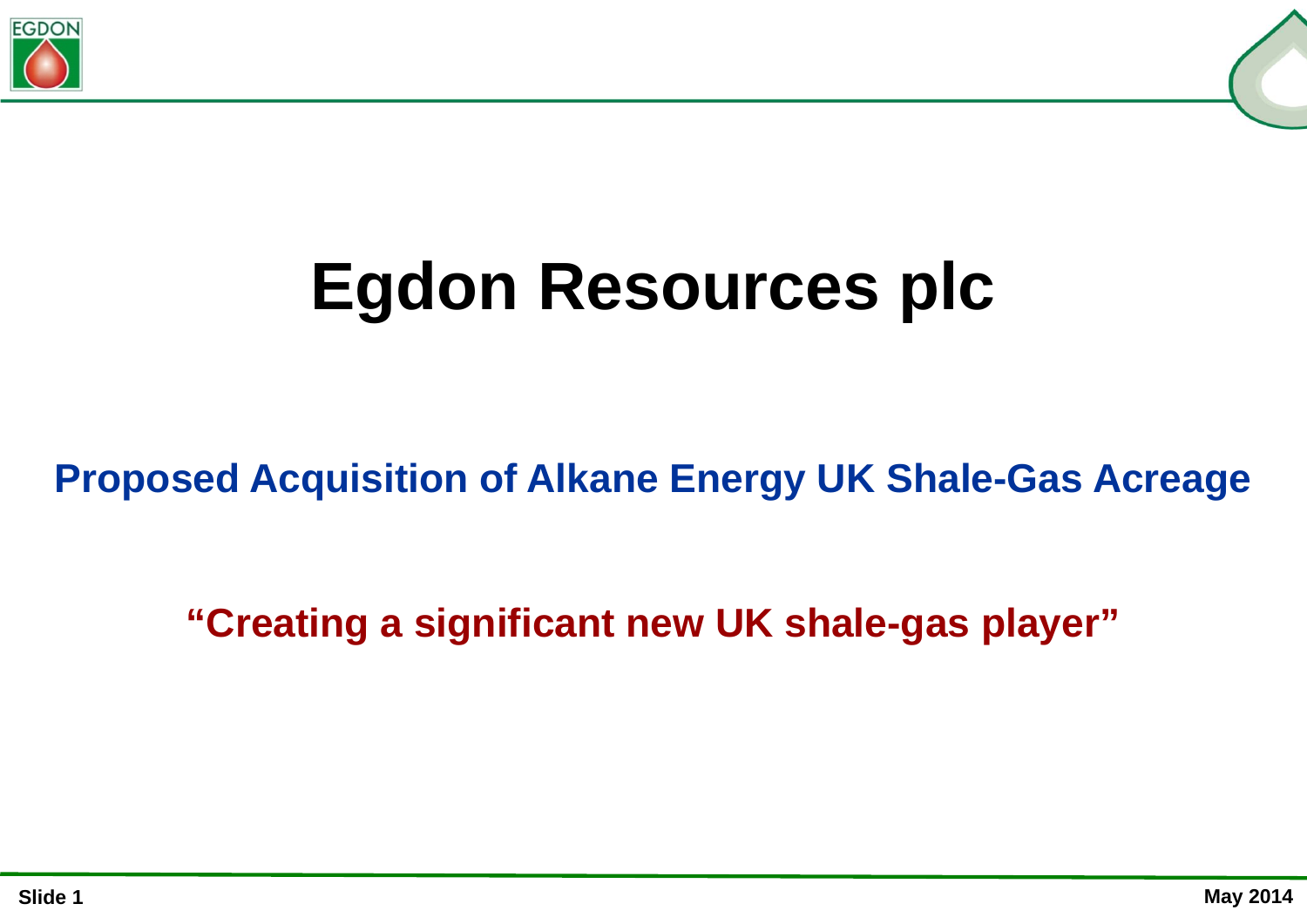

- **Egdon to acquire certain of Alkane's shale-gas assets via a share based transaction creating a significant new UK shale gas player**
- **10 Licences totalling 66,867 net acres seen as prospective for shale-gas**
- **Almost doubling of Egdon's Shale Gas Prospective acreage to 140,176 acres (91% increase)**
- **Combined In-place net Gas Resource\*\* independently estimated at 27.6 TCF (9.5TCF from proposed acquisition)**
- **Consideration 40,000,000 Egdon Shares (21.55% of Egdon pre-funding)**
- **Associated £6.4m placing and £0.6m open offer**
- **Subject to shareholder approval**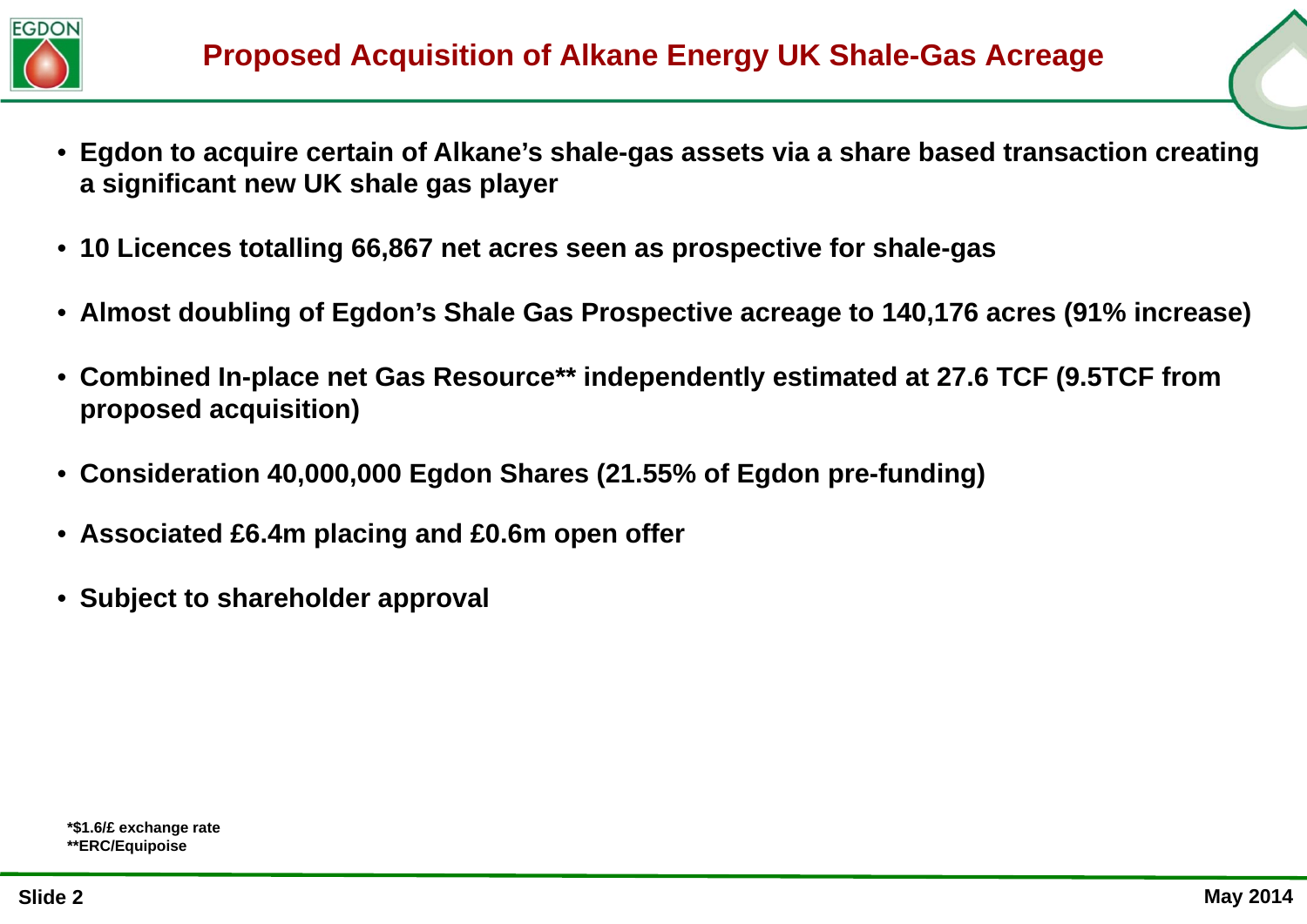